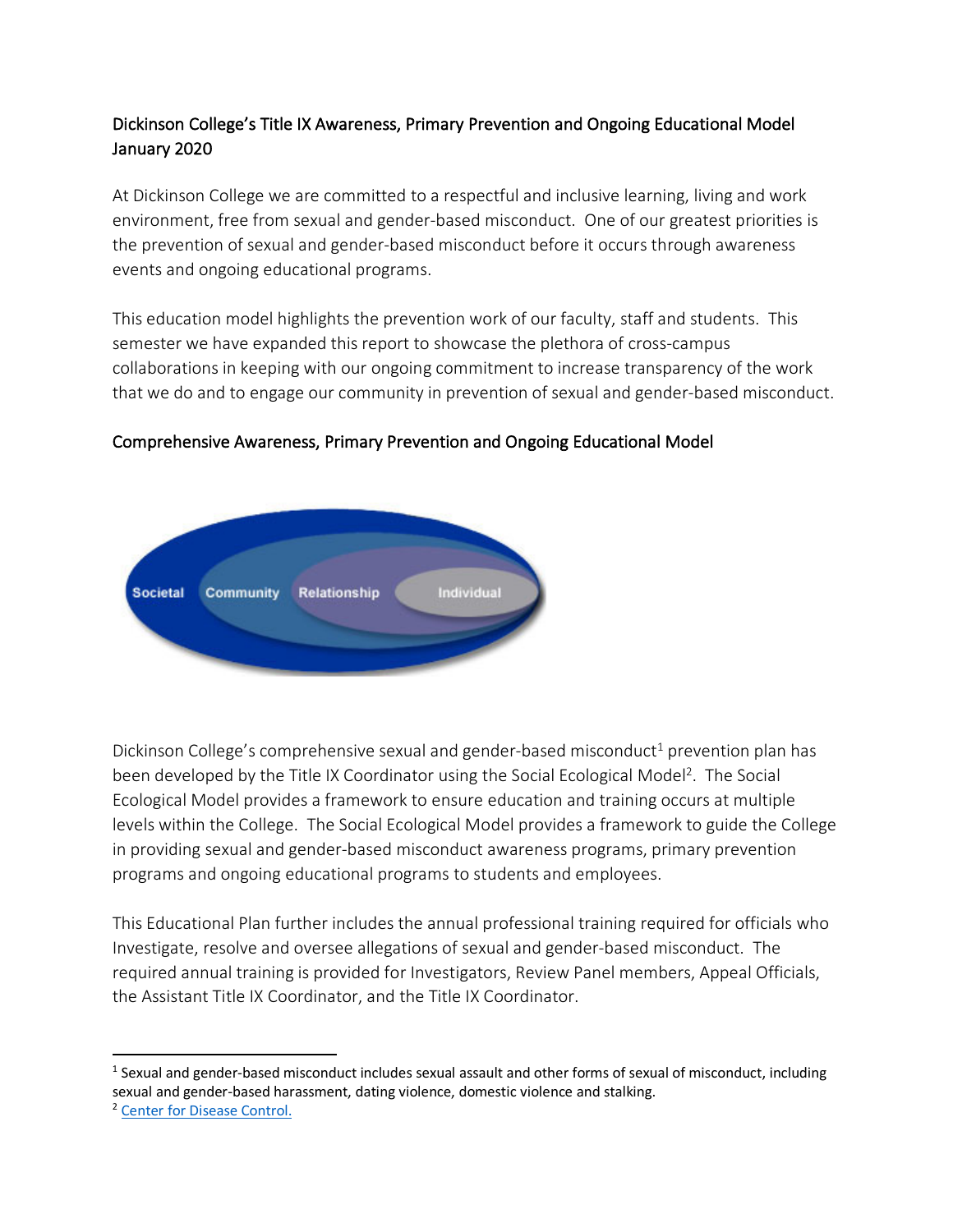The Title IX and Sexual Respect Office works closely with on-campus staff and off-campus partners, including but not limited to the Office of Equity and Inclusivity, Athletics, the Wellness Center, Human Resources, the Division of Student Life, the YWCA Carlisle Sexual Assault/Rape Crisis Services Center (YWCA) and Domestic Violence Services of Cumberland and Perry Counties (DVSCP). While the Title IX and Sexual Respect Office oversees numerous programs and supports a number of offices in engaging in this vital work, the Office continues to learn of programming that is developed and delivered by our campus community members, at times independent of the Office. Thus, the information in this report is not exhaustive of all the programming that Dickinson College delivers to the campus community, however, our aim is to continue improving on how we gather this information and consider how to improve collaborations across campus due to the intersectionality of our work with other offices.

### What are our compliance requirements?

VAWA (Violence Against Women's Act) requires institutions to provide incoming students and new employees programs which include:

- $\checkmark$  A statement that the institution prohibits the crimes of dating violence, domestic violence, sexual assault and stalking.
- $\checkmark$  The definition of consent in reference to sexual activity.
- $\checkmark$  A description of safe and positive options for bystander intervention.
- $\checkmark$  Information on risk reduction.
- $\checkmark$  Information on the institution's policies and procedures after a sex offense occurs.

# How does VAWA define primary prevention, awareness and ongoing education

### What is Primary Prevention?

Primary prevention aims to stop sexual and gender-based misconduct before it occurs.

### What are Awareness Programs?

Awareness programs are aimed to bring community awareness to issues of sexual and genderbased misconduct.

# What is Ongoing Education?

Ongoing education aims to build upon the information already learned in primary programs about healthy relationships and bystander intervention.

# What is Training?

Training is completed on an annual basis and covers information on equitable trauma-informed investigations. VAWA and Clery guides that professionals managing and/or overseeing sexual and gender-based matters are trained on an annual basis.

# The NCAA Board of Governors Policy Requires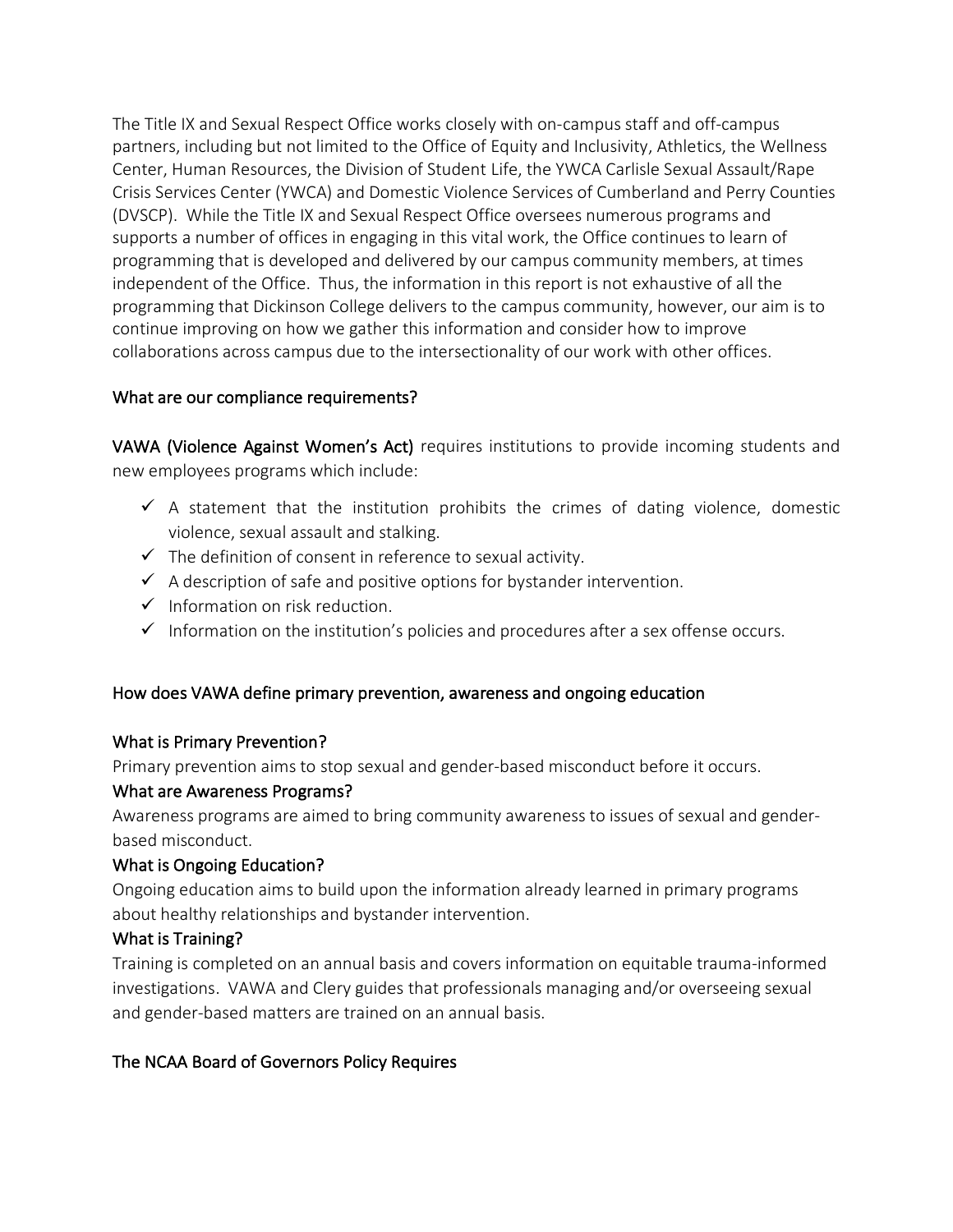$\checkmark$  Coach's and student athletes are required to complete education each year on sexual violence prevention.

Below you will find a summary of a number of programs delivered by Dickinson College during the Fall 2019 semester. While this list does not detail all of our programs and events, we successfully completed over 90 programs that reached over 2,500 students and 600 employees.

### Online Education Modules – First Year Students

First-year students complete the START Learning Program for Higher Education before they arrive on campus. This program includes 4 online modules:

- Healthy Relationships and Dating Violence (30 mins.)
	- o Topics Covered:
		- Characteristics of healthy and unhealthy relationships
		- Forms of dating abuse, including abuse in the LBGT community
		- Victims of cyber abuse
		- How students can get help
- Harassment/Respect Among Peers (30 mins.)
	- o Topics Covered:
		- The types of behaviors that can be considered harassment
		- How to address and report harassing behaviors
- Know Your Limit: Alcohol and You (30 mins.)
	- o Topics Covered:
		- The importance of limiting or moderating intake of alcoholic beverages
		- The dangers and risks associated with binge drinking
		- Tips for drinking alcohol sensibly
		- Ways to intervene if friends have had too much
- Lasting Choices: Protecting Our Campus from Sexual Assault (30 mins.)
	- o Topics Covered:
		- Sexual assault investigations
		- The role of alcohol in sexual assault
		- How to report incidents
		- Intervention strategies

For more information about this program, visit: https://www.edurisksolutions.org/START-HE/

In Fall 2019, over 670 students completed the online programs.

# Orientation for First-Year Students (Primary Education)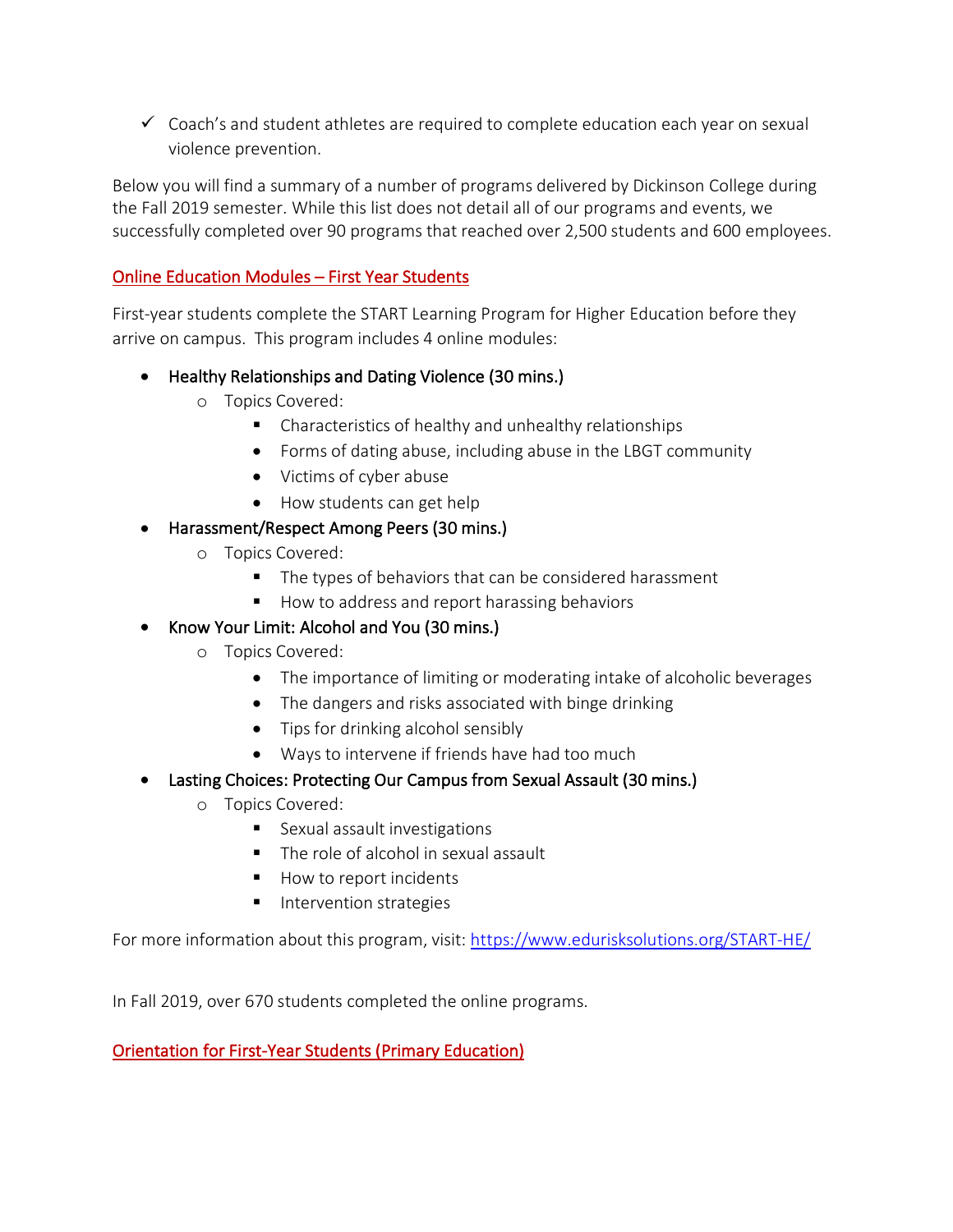The Title IX Coordinator collaborates with staff to ensure that student primary orientation program includes information on the topics of:

- What is sexual discrimination/harassment
- Title IX law and statement that Dickinson College prohibits sexual and gender-based harassment
- A review regarding Title IX and protections for all campus members/visitors, educational programs and activities
- A review of the definitions of sexual assault, dating violence, domestic violence, stalking, and retaliation, options in reporting, defining consent and tips on bystander intervention.
- Define Consent and provide examples of how to obtain Consent
- A review of steps after a report is made to the Title IX Office
- Accommodations, Support Services and Interim Measures
- Processes, including Formal and Adaptable Resolution
- How to File a Report
- Confidential Resources and Support Staff

In Fall 2019, we held 4 Orientation sessions, delivered to all new incoming first-year students.

### Extended Orientation for First-Year Students (On-going Education)

Extended Orientation "Real Talk" is a College mandated ongoing education program, facilitated by Title IX and Sexual Respect Peer Leaders/Educators, YWCA and DVSCP Advocates.

The Peer Educators lead and facilitate these 1-hour sessions for all incoming first year students, specifically focused on healthy relationships, personal/others' boundaries, consent, and engaging in clear communication around sexual activity.

In Fall 2019, we held 18 1-hour sessions; 99% of incoming first-year students completed this program.

### Employees – (Online Modules and in-person Protecting Our Community sessions)

Within the first year of employment, new employees are required to complete 3 programs that outline Dickinson College's expectations and identify the policies and procedures for reporting issues of workplace harassment and discrimination along with our commitment to the protection of minors. Staff and Faulty are required to complete the two web-based modules – Workplace Harassment and the Campus Save Act – once every two years and attend our facilitator-led *Protecting Our Community*.

### 2 Online Education Modules:

- $\checkmark$  Preventing Workplace Harassment
- $\checkmark$  The Campus Save Act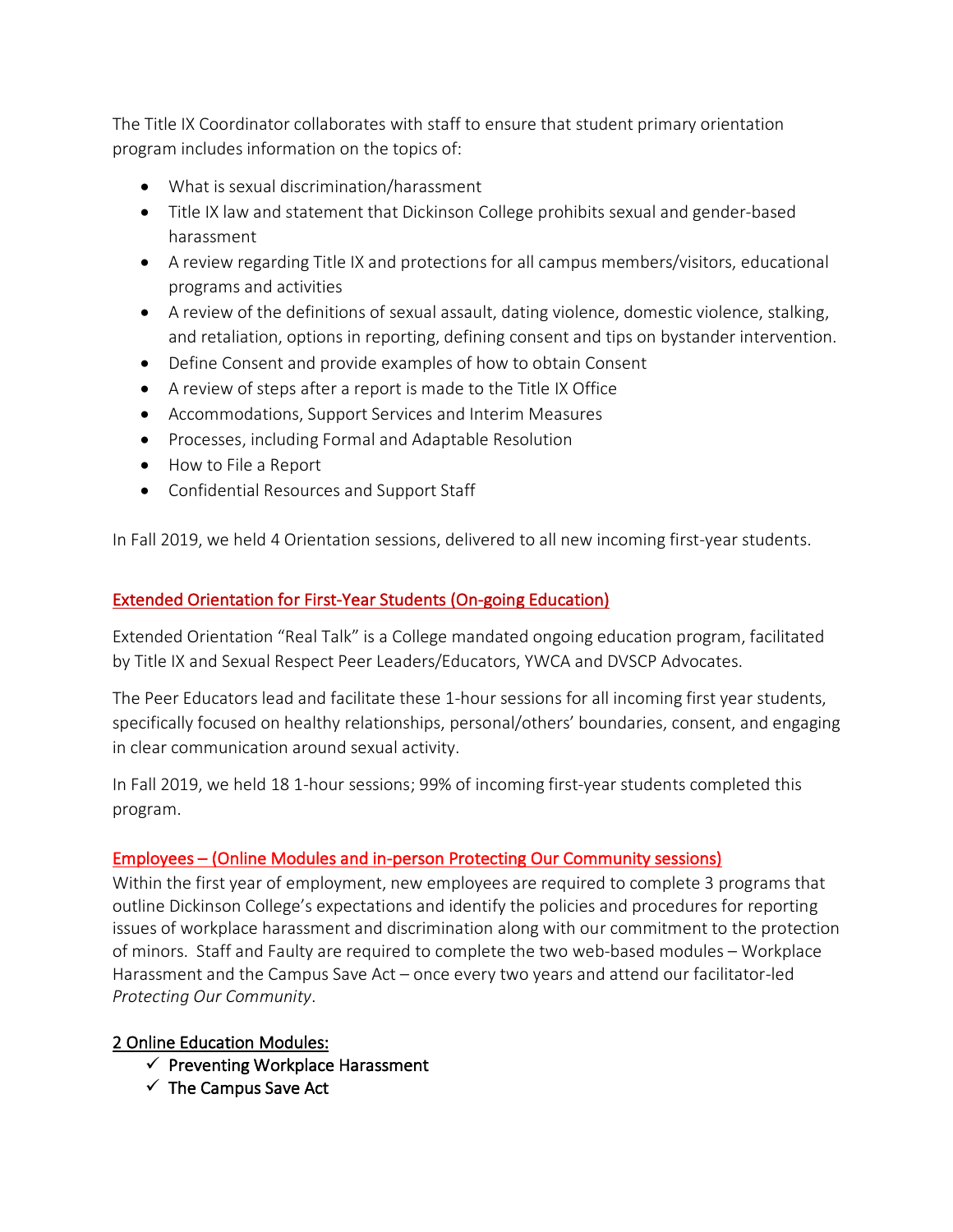#### 1 In-person Training

 $\checkmark$  Protecting Our Community. This session is facilitated by the Director of Human Resources and the Title IX Coordinator.

In Fall of 2019, over 370 employees completed the online modules.

#### Bystander Education – Step Up!

We trained our Athletics Department for the second year on bystander intervention utilizing the Step Up! nationally recognized and evidence-based program. We utilized a train-the-trainer model in which our Title IX and Sexual Respect Peer Leaders trained student athlete leaders, who then trained their respective teams. Two of our Title IX and Sexual Respect Peer Leaders also provided the Step Up! program to Coach's and athletic staff members for a total of 26 sessions. The completion of the Step Up! program complies with the NCAA Board of Governors policy in which Coach's and student athletes are required to complete education each year in sexual violence prevention.

In Fall of 2019, we delivered 28 sessions of the Step Up! program and reached over 560 student athletes. Title IX and Sexual Respect Peer Educators further provided a Step Up! training program to 39 Coach's and administrative athletic staff members.

#### Healthy Masculinities

We partner with independent leaders to deliver healthy masculinities training. The training on healthy masculinities facilitates men's engagement in challenging the attitudes and behaviors that support violence against girls and women. These workshops are conducted as part of ongoing education throughout the year and include conversations and activities that explore, establish, and integrate aspects of healthy sexuality and bystander intervention. Participants recognize individual and cultural behaviors that support and endanger healthy sexual relationships.

In Fall of 2019, our partners trained Dickinson College students who then co-presented 5 sessions at the Carlisle High School, reaching over 160 High School students.

#### Title IX and Sexual Respect Peer Educators

Peer Educators are vital to both the primary education for all incoming first-year students, and the on-going awareness/prevention/education work completed through the Title IX and Sexual Respect Office. Peer Educators work collaboratively with the Title IX Coordinator to promote healthy relationships, develop materials and resources students can use to recognize and